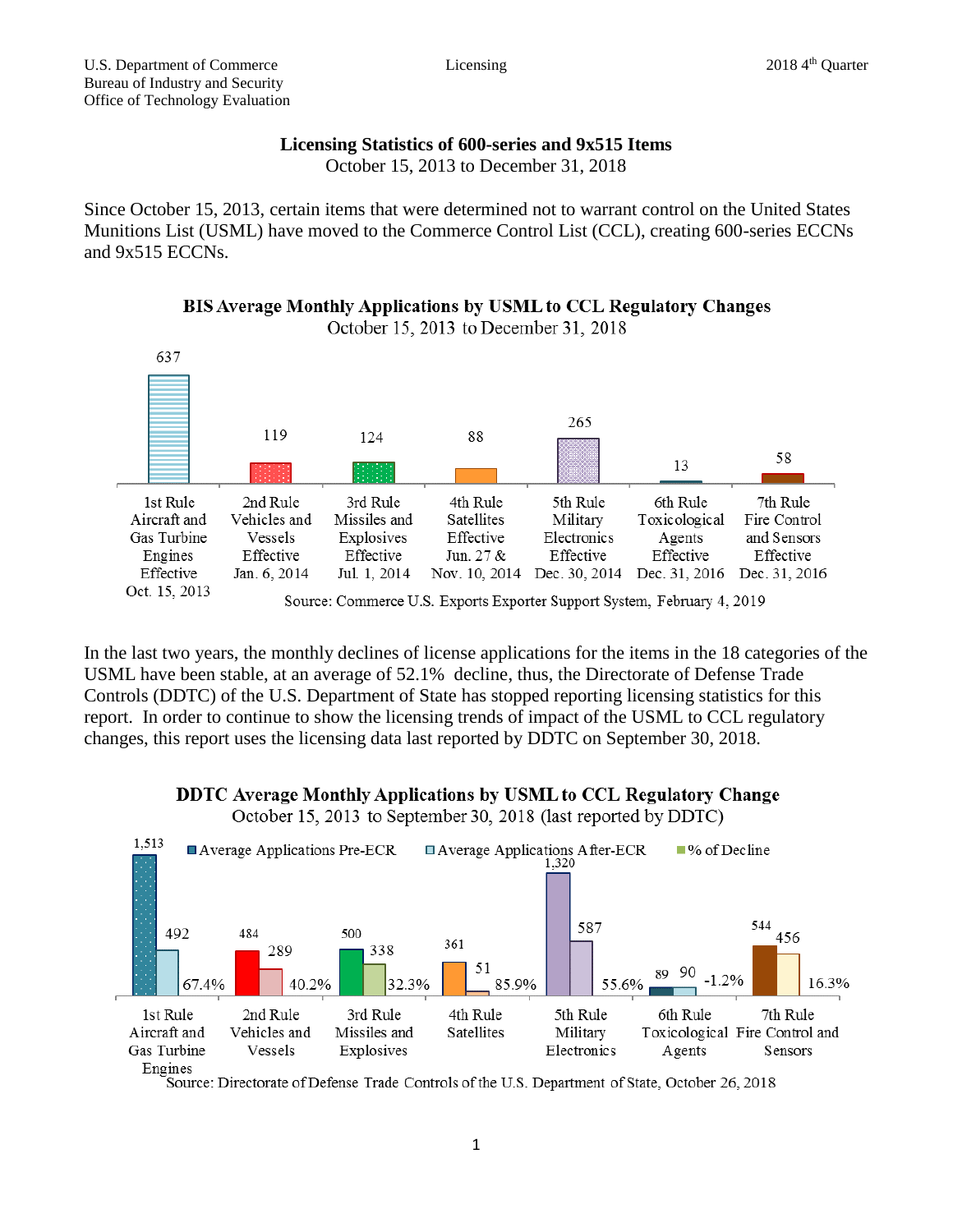From October 15, 2013 to December 31, 2018, BIS has processed a total of 70,549<sup>1</sup> applications for 600-series and 9x515 items. Of these, 65,808 applications were for 600-series items and 4,741 were for 9x515 items.

Of 65,805 applications for 600-series items:

- $\triangleright$  Approved applications were 58,988, 89.6% of the total applications;
- $\triangleright$  Returned without action (RWA) were 6,654, 10.1% of the total; and
- $\triangleright$  Denied applications were 166, 0.3% of the total.

Of 4,741 applications for 9x515 items:

l

- $\triangleright$  Approved applications were 3,925, 82.8% of the total applications;
- $\triangleright$  Returned without action (RWA) were 725, 15.3% of the total; and
- $\triangleright$  Denied applications were 91, 1.9% of the total.





Source: Commerce U.S. Exports Exporter Support System, February 8, 2019

<sup>&</sup>lt;sup>1</sup> Note: This number for the total applications is slightly smaller than the sum of all applications by each rule because license applications containing multiple ECCNs may be associated with more than one regulatory change. For instance, a single application containing 9A610 and 0A606 items would be counted in both the  $1<sup>st</sup>$  rule column and the  $2<sup>nd</sup>$  rule column.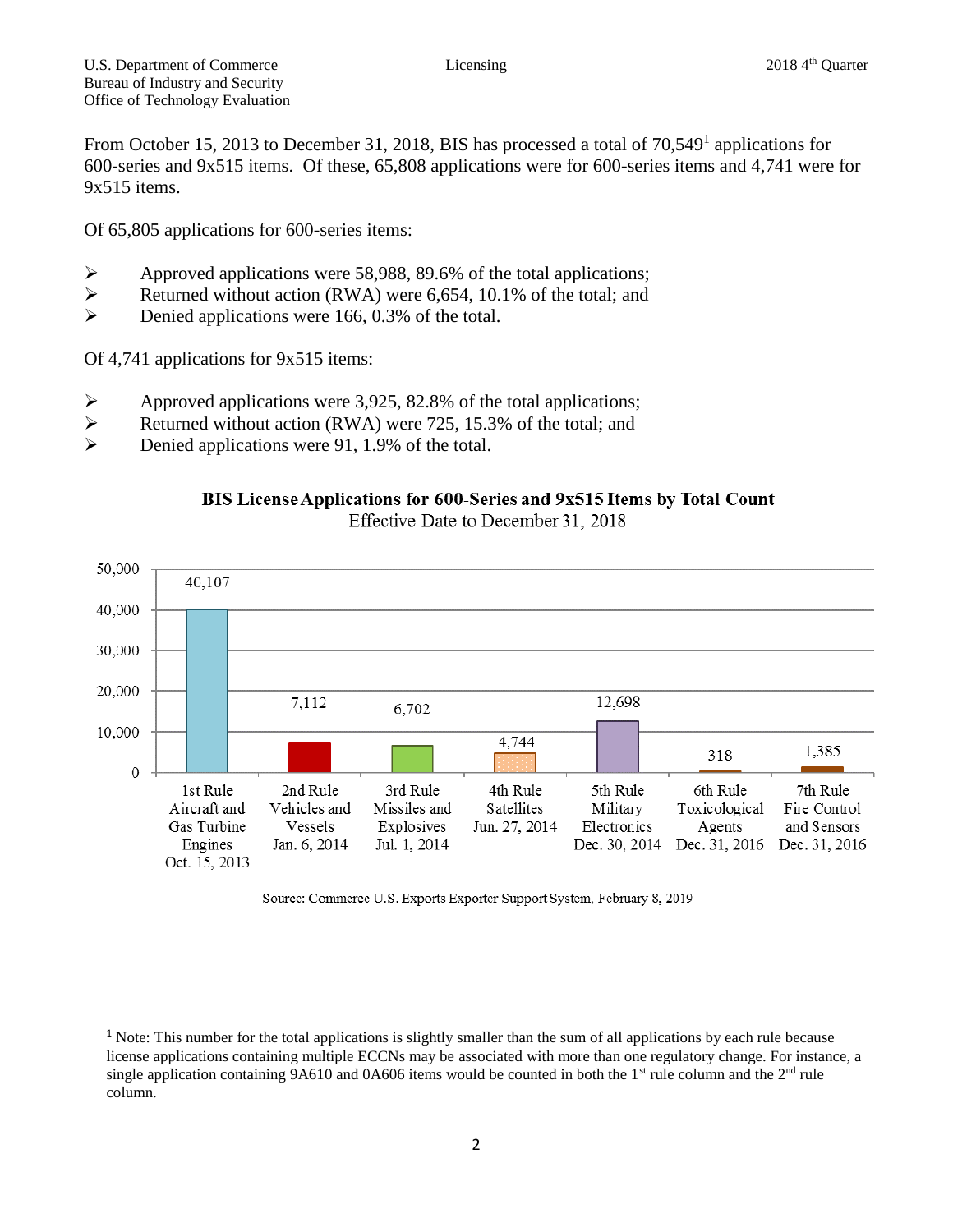

## BIS License Applications for 600-Series and 9x515 Items by Year

Source: Commerce U.S. Exports Exporter Support System, February 8, 2019





Source: Commerce U.S. Exports Exporter Support System, February 8, 2019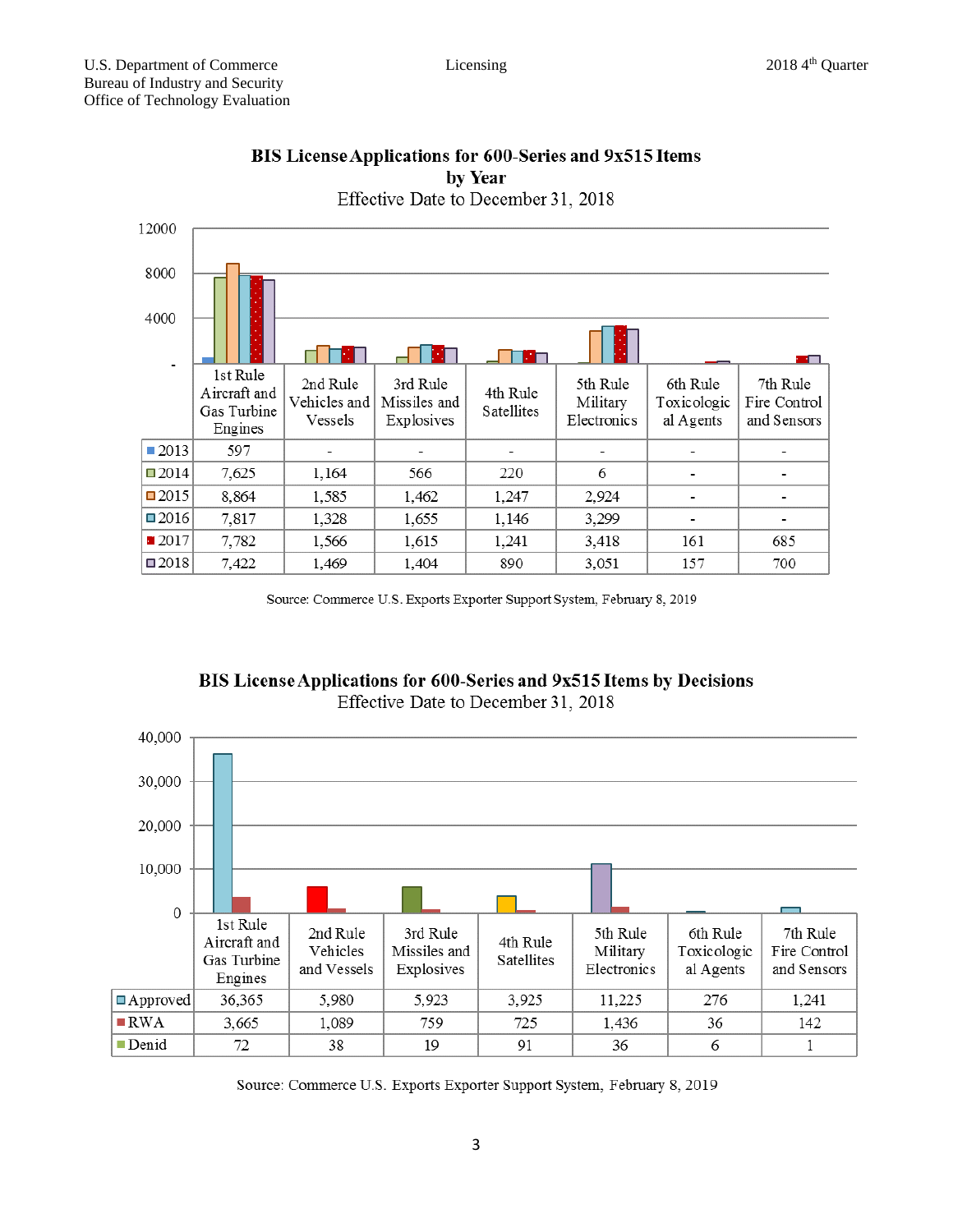From October 15, 2013 to December 31, 2018, BIS has processed applications for 600-series and 9x515 items for a value of \$278.9 billion. Of these, \$154.9 billion for 600-series items and \$124.0 billion for 9x515 items.

Of \$154.9 billion for 600-sereis items:

- Approved applications valued at \$141.1 billion, 91.1% of the total application value;
- Executively Returned without action (RWA) valued at \$13.2 billion, 8.6% of the total; and
- Denied applications valued at \$550.0 million, 0.4% of the total.

Of \$124.0 billion for 9x515 items:

- $\triangleright$  Approved applications valued at \$122.8 billion, 99.0% of the total application value;
- $\triangleright$  Returned without action (RWA) valued at \$1.1 billion, 0.9% of the total; and
- Denied applications valued at \$68.9 million, 0.06% of the total.



BIS License Applications for 600-Series and 9x515 Items by Value Effective Date to December 31, 2018 *<u>Smillion</u>* 

Source: Commerce U.S. Exports Exporter Support System, February 8, 2019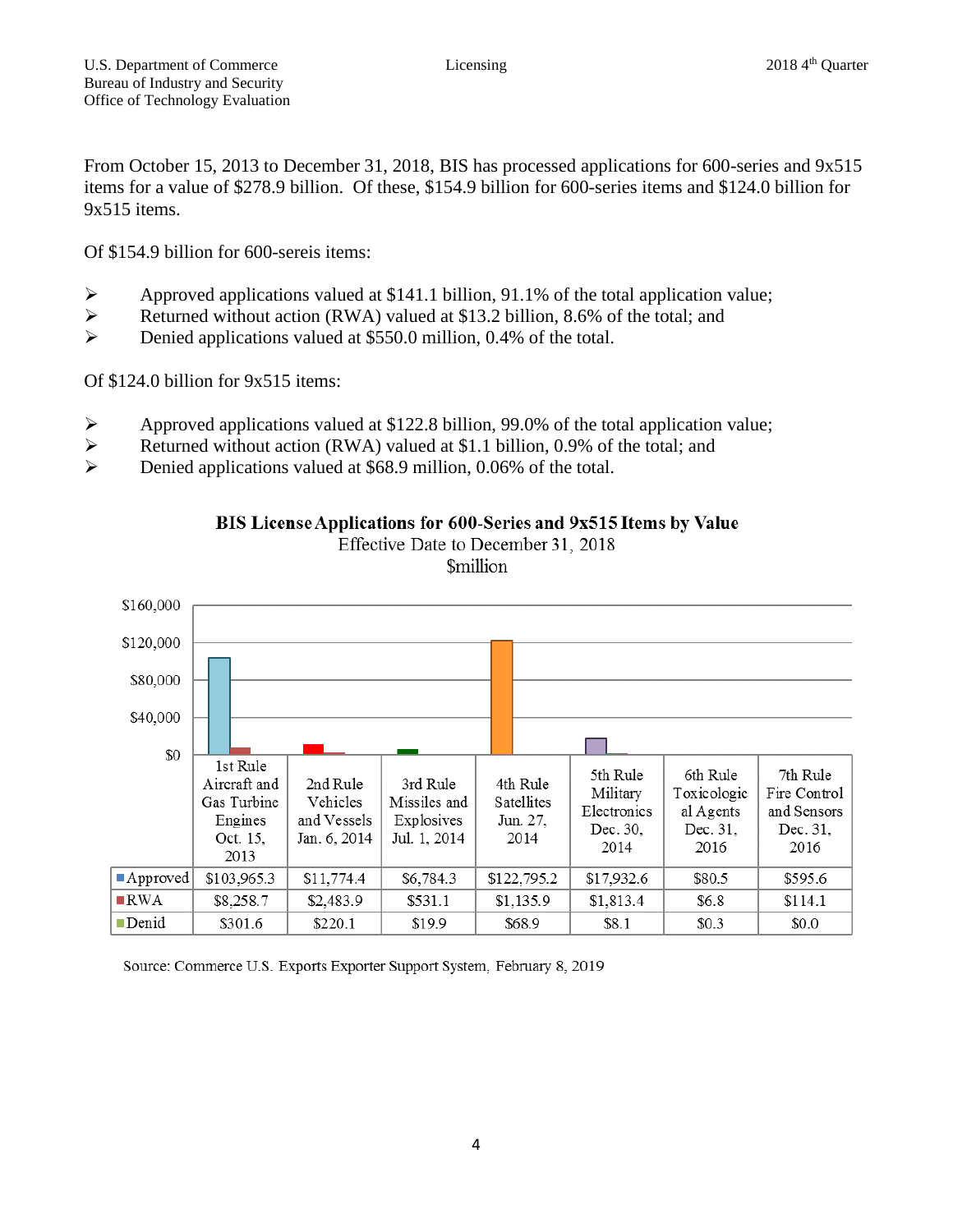In the last 13 months from December 2017 to December 2018, the average monthly BIS license approvals for all ECCNs are 2,476, indicating an increase of 45.6% from the average monthly approvals of 1,700 during the fiscal year 2012 to 2013, prior to the first regulatory change from the USML to the CCL becoming effective on October 15, 2013:

- $\triangleright$  For 600-Series items, the average monthly license approvals are 1,010;
- $\triangleright$  For 9x515 items, the average monthly license approvals are 68; and
- $\triangleright$  For legacy ECCNs, the average monthly license approvals are 1,398.



Source: Commerce U.S. Exports Exporter Support System, February 8, 2019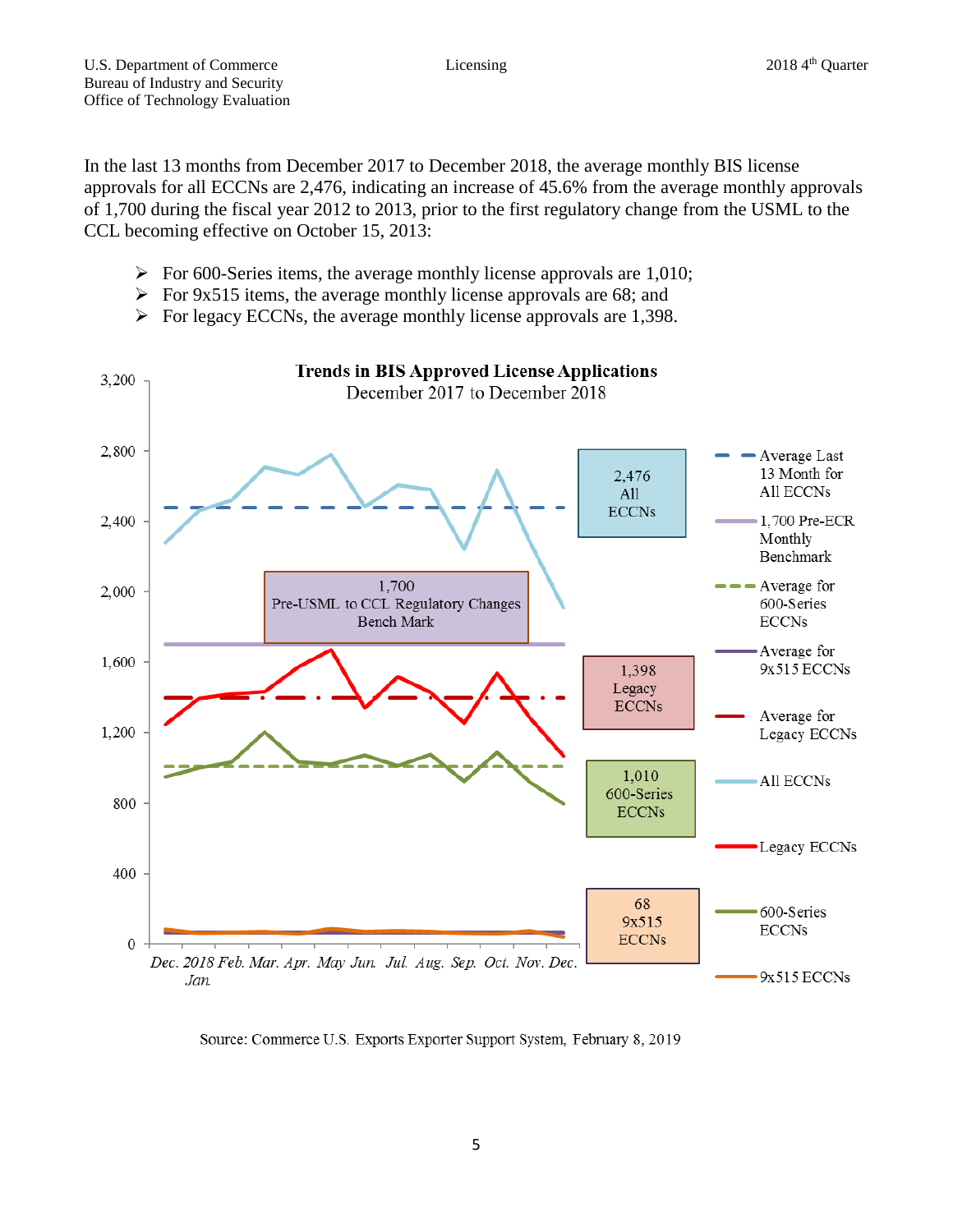Of the total 58,988 BIS approved licenses for 600-series items from October 15, 2013 to December 31, 2018, 39,197 (66.4% of the total approved licenses) were issued for exports to the top 15 destinations by license count. The top destinations were Japan with 6,874 approved licenses (11.7% of the total); the United Kingdom with 6,136 (10.4%), and South Korea with 3,171 (5.4%).



**Top Fifteen Destinations of BIS Approved Licenses** for 600-Series Items by License Count

October 15, 2013 to December 31, 2018

Source: Commerce U.S. Exports Exporter Support System, February 8, 2019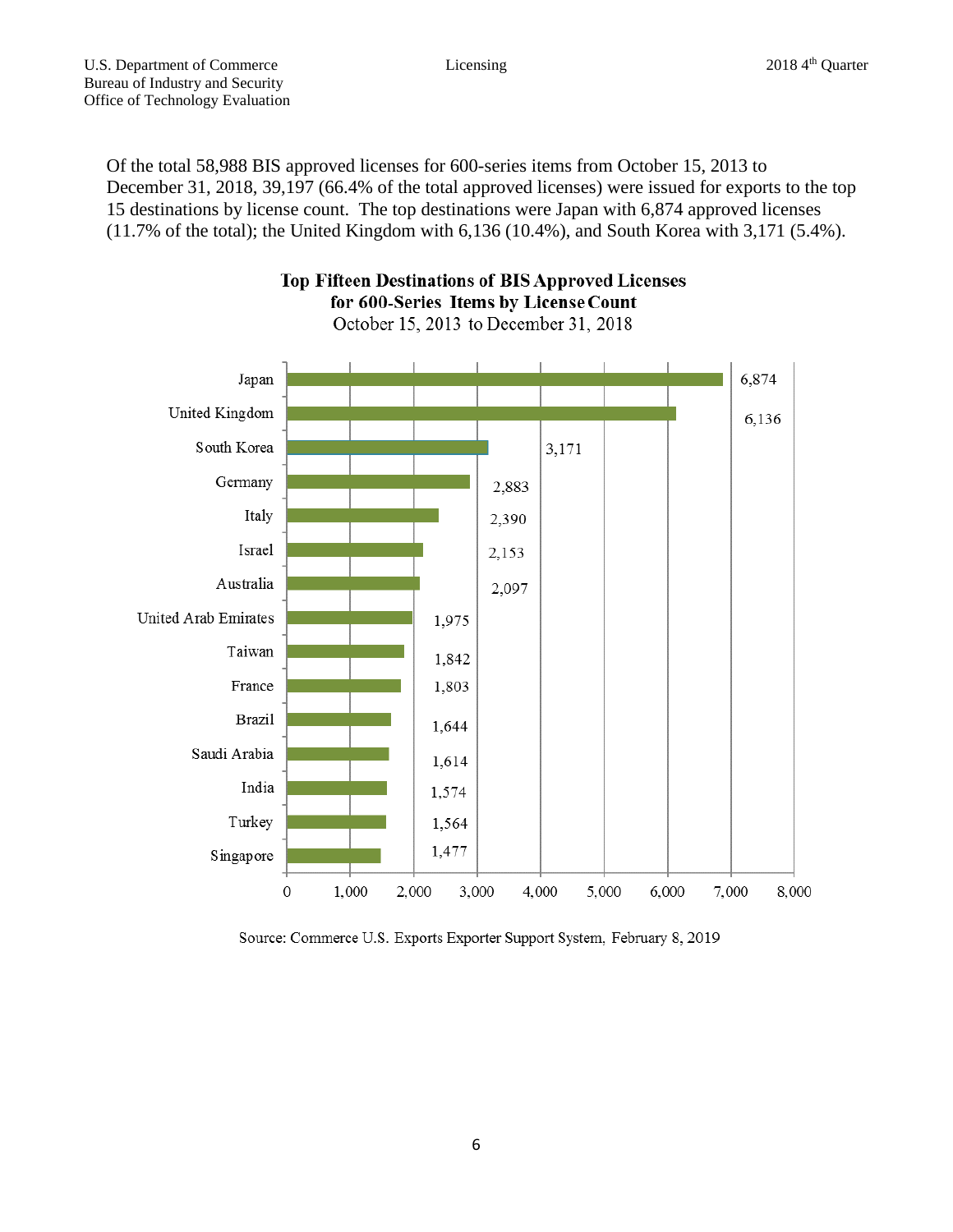| Top Ten Approved ECCNs for 600-Series Items by Count<br>October 15, 2013 - December 31, 2018 |                                                                                                                                                                                                                                                                                                                      |        |            |
|----------------------------------------------------------------------------------------------|----------------------------------------------------------------------------------------------------------------------------------------------------------------------------------------------------------------------------------------------------------------------------------------------------------------------|--------|------------|
|                                                                                              |                                                                                                                                                                                                                                                                                                                      |        |            |
| 9A610                                                                                        | Military aircraft and related commodities                                                                                                                                                                                                                                                                            | 27,620 | \$61,080.7 |
| 3A611                                                                                        | Military electronics                                                                                                                                                                                                                                                                                                 | 10,193 | \$17,529.3 |
| 9A619                                                                                        | Military gas turbine engines and related commodities                                                                                                                                                                                                                                                                 | 6,056  | \$32,494.3 |
| 9E610                                                                                        | Technology "required" for the "development," "production,"<br>operation, installation, maintenance, repair, overhaul, or refurbishing<br>of military aircraft and related commodities controlled by 9A610,<br>equipment controlled by 9B610, materials controlled by 9C610 or<br>software controlled by 9D610.       | 5,721  | \$2,925.9  |
|                                                                                              |                                                                                                                                                                                                                                                                                                                      |        |            |
| 0A606                                                                                        | Ground vehicles and related commodities                                                                                                                                                                                                                                                                              | 4,008  | \$10,614.5 |
| 3E611                                                                                        | Technology "required" for military electronics                                                                                                                                                                                                                                                                       | 2,153  | \$191.7    |
|                                                                                              | Technology "required" for the "development," "production,"<br>operation, installation, maintenance, repair, overhaul, or<br>refurbishment of military gas turbine engines and related<br>commodities controlled by 9A619, equipment controlled by<br>0B619, materials controlled by 9C619, or software controlled by |        |            |
| 9E619                                                                                        | 9D619.                                                                                                                                                                                                                                                                                                               | 2,081  | \$202.5    |
| 1A613                                                                                        | Armored and protective "equipment" and related commodities                                                                                                                                                                                                                                                           | 2,065  | \$3,947.4  |
| 9A604                                                                                        | Commodities related to launch vehicles, missiles, and rockets                                                                                                                                                                                                                                                        | 1,754  | \$1,486.2  |
| 9B610                                                                                        | Test, inspection, and production "equipment" and related<br>commodities "specially designed" for the "development" or<br>'production" of commodities enumerated in ECCN 9A610 or<br><b>USML Category VIII</b>                                                                                                        | 1,628  | \$6,888.8  |
|                                                                                              | Source: Commerce U.S. Exports Exporter Support System, February 8, 2019                                                                                                                                                                                                                                              |        |            |